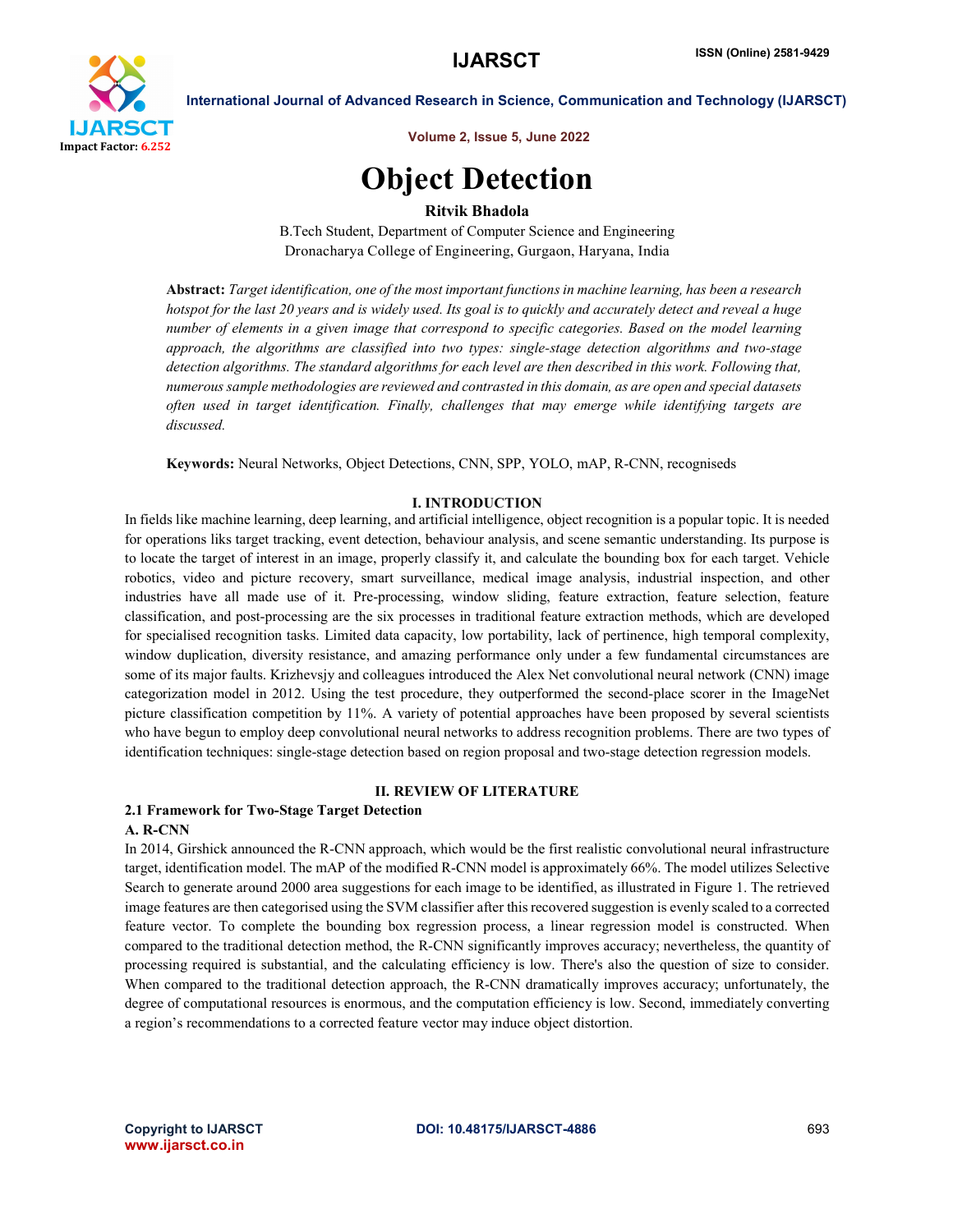Volume 2, Issue 5, June 2022



### International Journal of Advanced Research in Science, Communication and Technology (IJARSCT)



# B. SPP-Net

He proposed the Spatial Pyramid Pooling (SPP) model in 2015 to address concerns regarding R-low CNN detection rate and the necessity for fixed input size picture blocks. This technique extracts features of the area's proposition on the features mAP after the original image has gone through the convolution, and all convolution calculations are done just once. Simultaneously, the spatial pyramid aggregating layer is inserted after final convolution operation, and the feature of the area proposal is routed through it to extract the feature vector of predefined size. Unlike R-CNN, SPP-Net just conducts feature extraction on the full picture once, eliminating needless calculations. This does, however, have had the same disadvantages as R-CNN:

- 1. Mastering multi-step training methodologies is challenging.
- 2. Separate SVM classifiers, as well as extra regressors, must be trained.



#### *C. Fast R-CNN*

Girshick proposed the Fast R-CNN model in 2015. The mAP of the combined VOC2007 and VOC2012 datasets is 70.0 percent. Figure 2 depicts its structure. Fast R-CNN is distinguished from R-CNN in three ways. For classification, the SoftMax function was utilised instead of the SVM used in R-CNN. Second, to convert the candidate box's feature into a feature mAP with a defined size for access to the entire connection layer, the model uses the pooling layer from the SPPpyramid Net and replaces the final pooling layer in the convolutional layer with the area of interest pooling layer. Finally, two parallel fully linked layers replace the CNN network's final SoftMax classification layer. It is, however, insufficient for real-time detection.



www.ijarsct.co.in

Copyright to IJARSCT **DOI: 10.48175/IJARSCT-4886** 694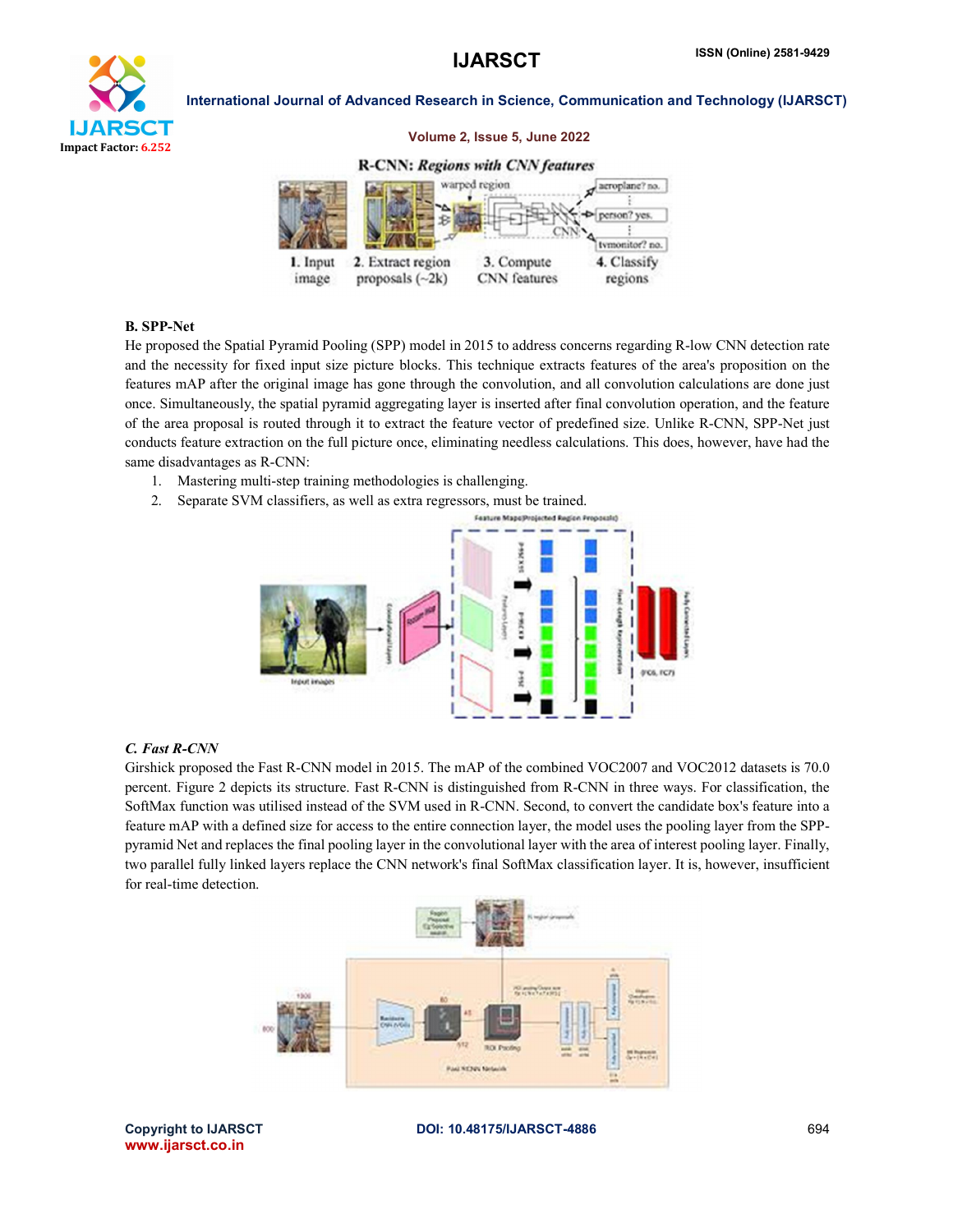

#### Volume 2, Issue 5, June 2022

# D. Faster R-CNN

Instead of utilising the prior Selective Search technique, Ren's Faster R-CNN model offers region recommendations using region proposal networks. The model is divided into two parts: an all-region proposal created with a fully convolutional neural network and the Fast R-CNN detection approach. A set of convolutional layers is maintained by these two modules. The input image is sent through the CNN network and onto the Shared convolutional layer. The picture is transmitted forward to a particular convolutional layer to produce a higher dimensional feature mAP, and the feature mAP for the RPN network's input is acquired on the other hand. Despite its great detection accuracy, faster R-CNN is not capable of real-time detection.



### 2.2. Algorithms for One-Stage Target Detection A. YOLOv1

The YOLOv1 object recognition algorithm had first reported by Joseph Redmon in 2016. The YOLOv1 detection algorithm does not require the region proposal extraction procedure. The entire detection procedure may be reduced to a CNN network structure in its most basic form. The key concept is to feed the network the whole graph as input and deliver the bounding box's position and category directly to the output layer. Each picture is divided into a S\*S grid, with each cell predicting the B bounding box as well as its confidence score. To put it another way, each cell predicts a total of four  $B^*(4+1)$  values. A single TitanX can detect at 45 frames per second, enabling for complete real-time detection.



### B. YOLOv2

Redmon first introduced the YOLOv2 idea in 2016. The main goal is to improve memory and location while maintaining classification accuracy. In YOLOv2, Darknet-19 is employed, a new fully convolutional extraction of features network with 19 convolutional layers and 5 maximum pooling layers. Applying a batch homogenisation layer to the cnn model and decreasing dropout, as well as incorporating an anchor box mechanism, k-means clustering on the training images bounding box, and multi-scale training to improve recall and accuracy. On the other hand, identifying targets with the a lot of overlap and smaller targets has yet to be improved.

www.ijarsct.co.in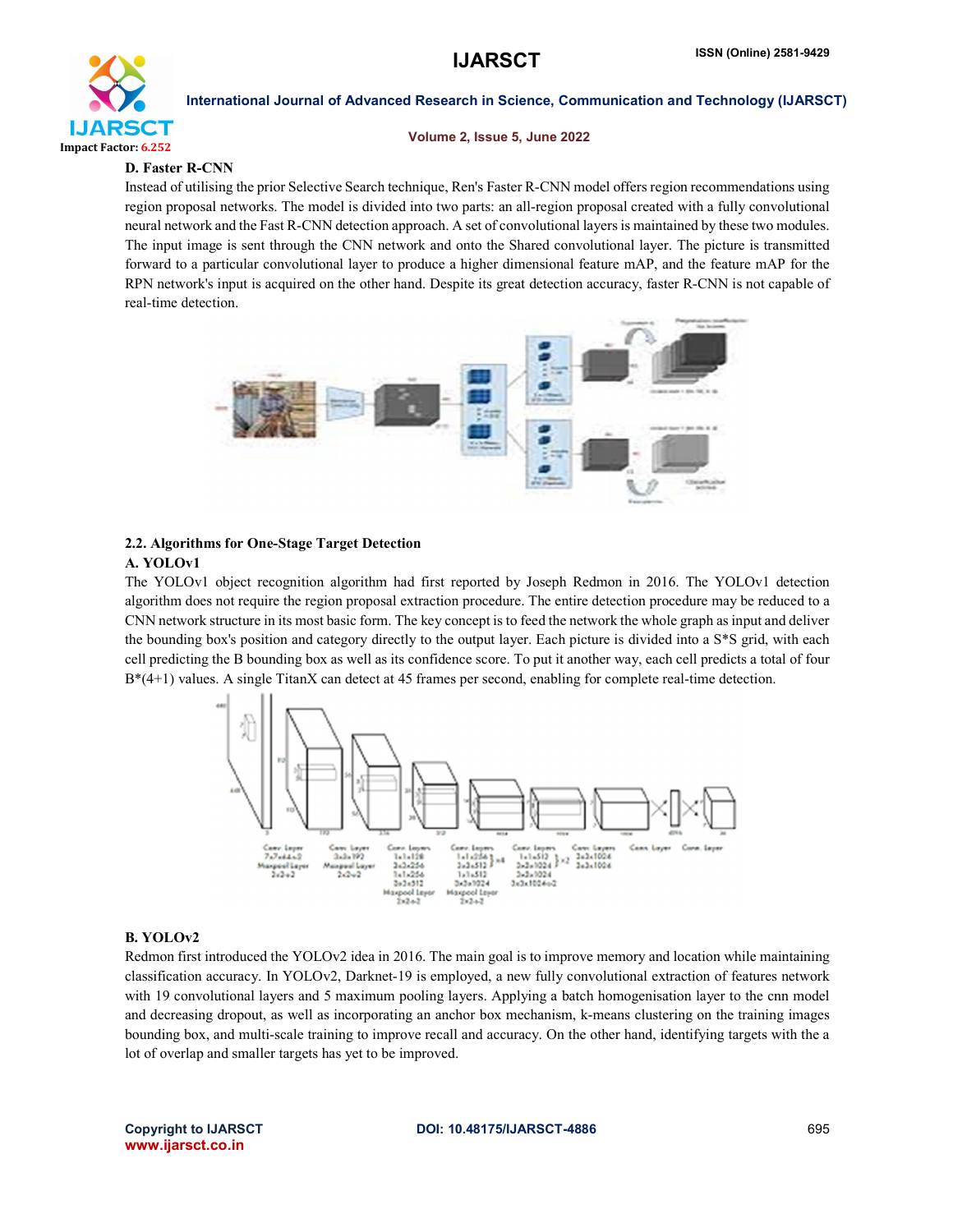

#### Volume 2, Issue 5, June 2022



#### C. YOLOv3

Redmon's YOLOv3 is by far the best-balanced object detection model in terms of detection sensitivity and precision. The main objective of YOLOv3 in terms of category prediction is to convert single-label classifications to multi-label classifications and replace the original SoftMax layer for single-label multi-classification with either a logistic regression layer for a number of co multi-classification. Similarly, the model predictions on many scales. It employs a similar process to FPN's open merging and then combines three subscales to boost the detection impact of tiny things considerably. The network topology of this model was influenced by the Darknet-53 higher extraction of features network. The YOLOv3 model can improve detection speed and tiny object interaction, albeit at the expense of accuracy.



## D. SSD

Liu proposed the SSD concept in 2016. The model combines the regression notion of the YOLO approach with the anchor box concept of the Faster R-CNN detection model. The SSD model recommends using both bottom and high-level feature mAPs for detection to maximise the effect of multi-scale object detection. The base is the VGG architecture, with convolutional layers replacing the last two fully linked layers. SSD makes use of the RPN network's anchor mechanism. On VOC2007, SSD gets 74.3 percent mAP at 59 frames per second on an Nvidia Titan X. However, for small targets, the SSD classification result is poor, and feature mAPs of different scales are independent, resulting in the identification of the same object by boxes of varying sizes at multiple scales at the same time.

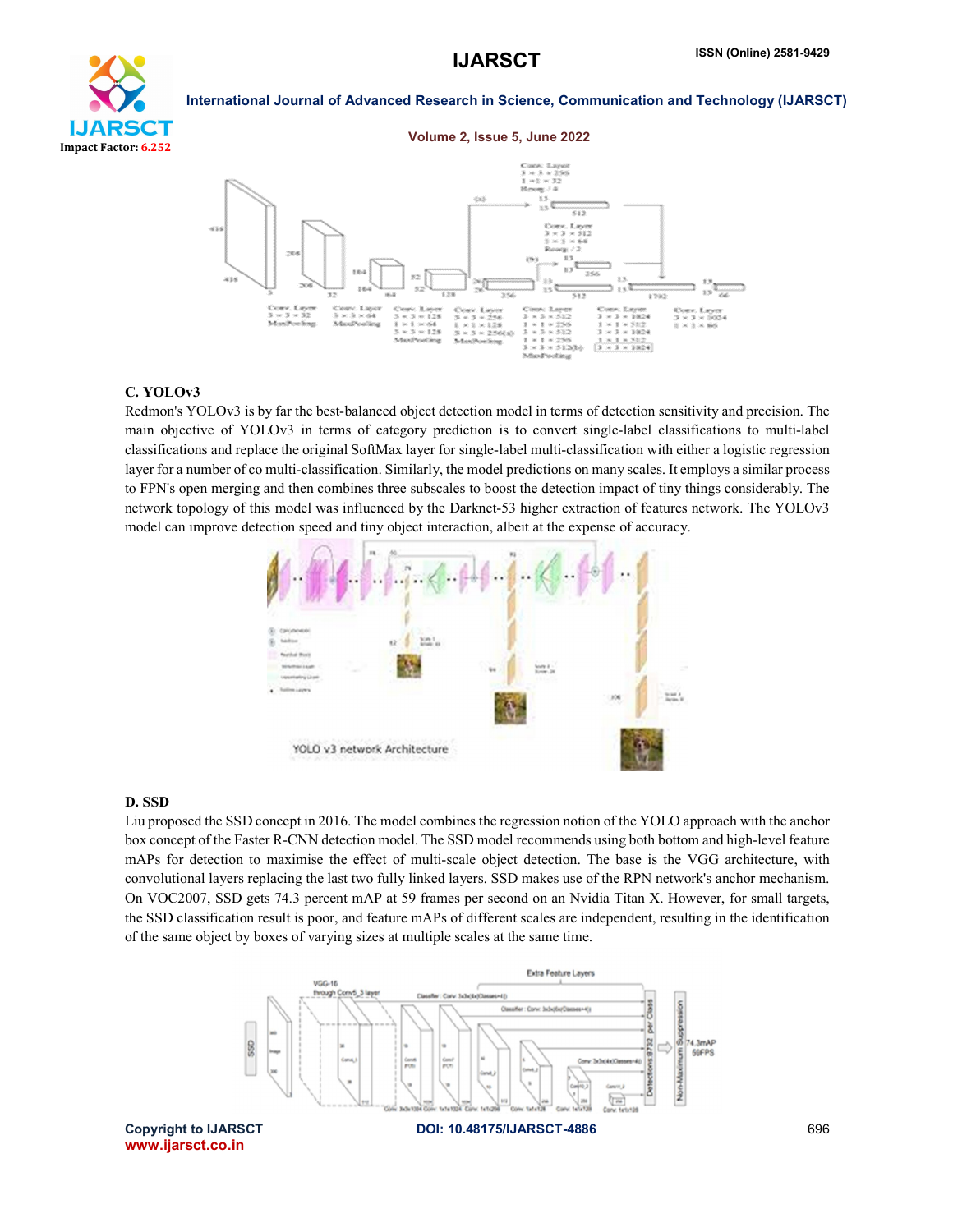

#### Volume 2, Issue 5, June 2022

# E. YOLOv4

In 2016, Liu developed the SSD technology. The model combines the YOLO approach's regression idea with the Accelerated R-CNN detection model's anchor box concept. To maximise the effect of multi-scale object detection, the SSD model advises integrating both bottom and high-level element mAPs for detection. The VGG architecture serves as the foundation, with convolutional layers replacing the last two fully connected layers. The RPN network's anchor technology is used by SSD. On an Nvidia Titan X, SSD scores 74.3 percent mAP at 59 frames per second resulting in the same item being classified by boxes of different sizes at required enhanced VOC2007. The SSD classification result



# F. YOLOv5

YOLOv5 increases data online by passing training data through a data loaders with each training batch. Scaling, colour space alterations, and mosaic enhancement are the three sorts of augmentations performed by the data loader. The tile data augmentation technology stands out when it combines four pictures into four random ratio tiles. Previously, the mosaic data loader could only be accessed through the YOLOv3 PyTorch repo, but it is now also available through the YOLOv5 repo. Mosaic is especially significant for the COCO object identification benchmark because it helps the model overcome the well-known "small object issue," which arises when little things are not identified as accurately as larger ones. Experimenting with your own set of modifications to increase efficiency on your particular mission might be useful. YOLOv5 generates model settings in yaml, as opposed to .cfg files on Darknet. The key difference between the two is that the .yaml file is cut to only show the network's specific levels, then multiplied by the block's layer count.



### G. YOLOR:

The new YOLOR algorithm intends to complete projects for a sixth of the cost of competing algorithms. As a result, YOLOR is a unified network capable of processing implicit and explicit information at the same time and delivering a refined generic representation. Using cutting-edge techniques, the YOLOR achieved object recognition accuracy comparable to the Scaled YOLOv4 while increasing inference speed by 88 percent. As a result, YOLOR is one of the most efficient object recognition algorithms currently available. On the MS COCO dataset, YOLOR's mean average accuracy is 3.8 percent greater than PP at the same inference speed

www.ijarsct.co.in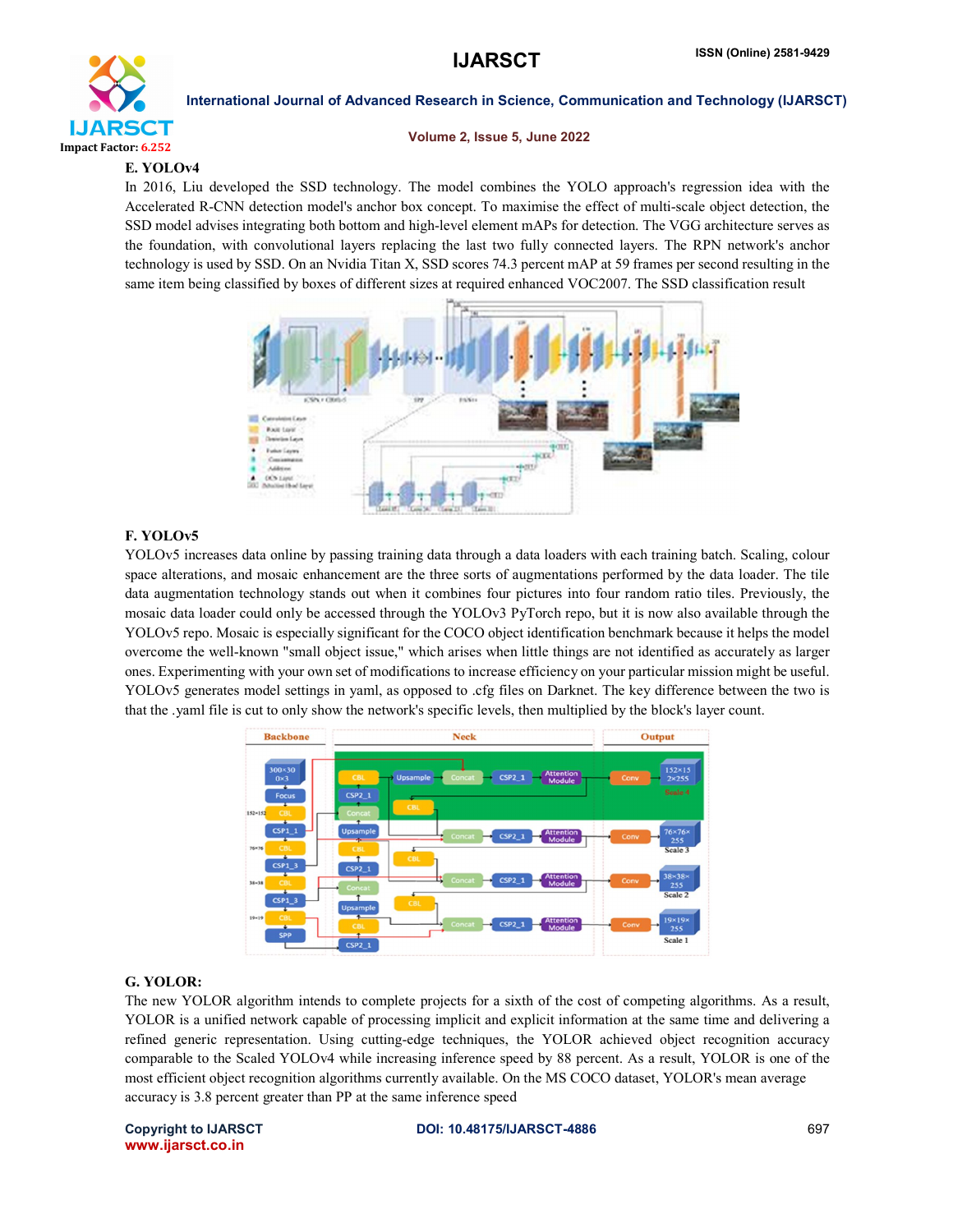



### 2.3 Various Algorithms Performance Comparison and Datasets

# A. Dataset

In 1956, the term "artificial intelligence" was initially introduced. Artificial intelligence, on the other hand, took until 2012 to reach a tipping point. The introduction of machine learning techniques, as well as increased data volume and computer capabilities, are all contributing to this. The expansion of data volume is tightly linked to the progress of monitoring systems. This is related to the dataset's necessity in performance analysis and algorithm analysis, as well as in the progress of detection methodologies research. Table 1 lists the characteristics of common public data sets.

| TABLE I.<br>PUBLIC DATA SET AND ITS PARAMETERS |                         |                         |                   |      |  |  |  |  |
|------------------------------------------------|-------------------------|-------------------------|-------------------|------|--|--|--|--|
| <b>Dataset</b>                                 | <b>Amount</b>           | <b>Sort</b>             | <b>Size/Pixel</b> | Year |  |  |  |  |
| Caltech101[18]                                 | 9145                    | 101                     | $300\times200$    | 2004 |  |  |  |  |
| PASCAL VOC 2007                                | 9963                    | 20                      | $375\times500$    | 2005 |  |  |  |  |
| PASCAL VOC 2012                                | 11540                   | 20                      | $470 \times 380$  | 2005 |  |  |  |  |
| Tiny Images <sup>[19]</sup>                    | 80 million              | 53464                   | $32\times32$      | 2006 |  |  |  |  |
| Scenes <sub>15</sub>                           | 4485                    | 15                      | 256×256           | 2006 |  |  |  |  |
| Caltech <sub>256</sub>                         | 30607                   | 256                     | $300\times200$    | 2007 |  |  |  |  |
| ImageNet                                       | 14197122                | 21841                   | $500 \times 400$  | 2009 |  |  |  |  |
| $SUN^{[16]}$                                   | 131072                  | 908                     | $500\times300$    | 2010 |  |  |  |  |
| MS COCO <sup>[17]</sup>                        | 328000                  | 91                      | $640\times480$    | 2014 |  |  |  |  |
| Places <sup>[20]</sup>                         | More than 10<br>million | 434                     | $256 \times 256$  | 2014 |  |  |  |  |
| <b>Open Images</b>                             | More than 9<br>million  | More than 60<br>million | Different size    | 2017 |  |  |  |  |

#### B. A Comparison of the Performance of Several Algorithms

The single-stage and two-stage detection approaches are compared and contrasted in Table II.

TARLE II COMPARISON OF ORIECT DETECTION ALGORITHMS

| <b>Method</b>       | <b>Backbone</b>       | <b>Size/Pixel</b> | <b>Test</b>     | $\mathbf{mAP}/\mathbf{O}$ | fps  |
|---------------------|-----------------------|-------------------|-----------------|---------------------------|------|
| <b>YOLOvl</b>       | VGG16                 | 448×448           | <b>VOC 2007</b> | 66.4                      | 45   |
| <b>SSD</b>          | VGG16                 | $300 \times 300$  | <b>VOC 2007</b> | 77.2                      | 46   |
| YOLOv <sub>2</sub>  | Darknet-19            | 544×544           | <b>VOC 2007</b> | 78.6                      | 40   |
| YOLOv3              | Darknet-53            | 608×608           | <b>MS COCO</b>  | 33                        | 51   |
| YOLOv4              | <b>CSP Darknet-53</b> | 608×608           | <b>MS COCO</b>  | 43.5                      | 65.7 |
| <b>R-CNN</b>        | VGG16                 | $1000\times 600$  | <b>VOC2007</b>  | 66                        | 0.5  |
| <b>SPP-Net</b>      | $ZF-5$                | $1000 \times 600$ | <b>VOC2007</b>  | 54.2                      | ٠    |
| <b>Fast R-CNN</b>   | VGG16                 | $1000 \times 600$ | <b>VOC2007</b>  | 70.0                      | 7    |
| <b>Faster R-CNN</b> | $ResNet-101$          | $1000 \times 600$ | <b>VOC2007</b>  | 76.4                      |      |